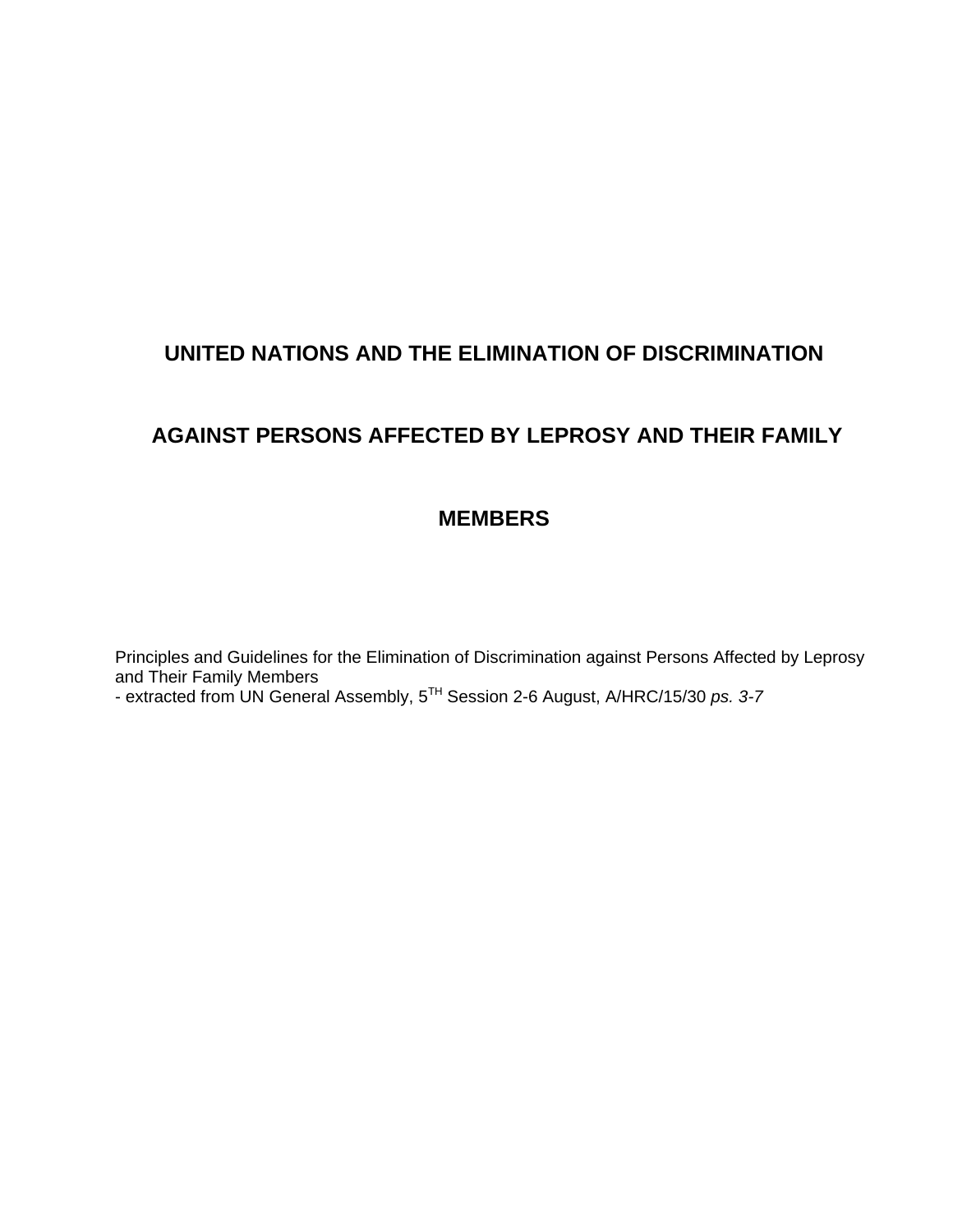# **Annex**

# **Principles and guidelines for the elimination of discrimination against persons affected by leprosy and their family members**

# **I. Principles**

1. Persons affected by leprosy and their family members should be treated as people with dignity and are entitled, on an equal basis with others, to all the human rights and fundamental freedoms proclaimed in the Universal Declaration of Human Rights, as well as in other relevant international human rights instruments to which their respective States are parties, including the International Covenant on Economic, Social and Cultural Rights, the International Covenant on Civil and Political Rights, and the Convention on the Rights of Persons with Disabilities.

2. Persons affected by leprosy and their family members should not be discriminated against on the grounds of having or having had leprosy.

3. Persons affected by leprosy and their family members should have the same rights as everyone else with respect to marriage, family and parenthood. To this end:

(a) No one should be denied the right to marry on the grounds of leprosy;

(b) Leprosy should not constitute a ground for divorce;

(c) A child should not be separated from his or her parents on the grounds of leprosy.

4. Persons affected by leprosy and their family members should have the same rights as everyone else in relation to full citizenship and obtaining identity documents.

5. Persons affected by leprosy and their family members should have the right to serve the public, on an equal basis with others, including the right to stand for elections and to hold office at all levels of government.

6. Persons affected by leprosy and their family members should have the right to work in an environment that is inclusive and to be treated on an equal basis with others in all policies and processes related to recruitment, hiring, promotion, salary, continuance of employment and career advancement.

7. Persons affected by leprosy and their family members should not be denied admission to or be expelled from schools or training programmes on the grounds of leprosy.

8. Persons affected by leprosy and their family members are entitled to develop their human potential to the fullest extent, and to fully realize their dignity and self-worth. Persons affected by leprosy and their family members who have been empowered and who have had the opportunity to develop their abilities can be powerful agents of social change.

9. Persons affected by leprosy and their family members have the right to be, and should be, actively involved in decision-making processes regarding policies and programmes that directly concern their lives.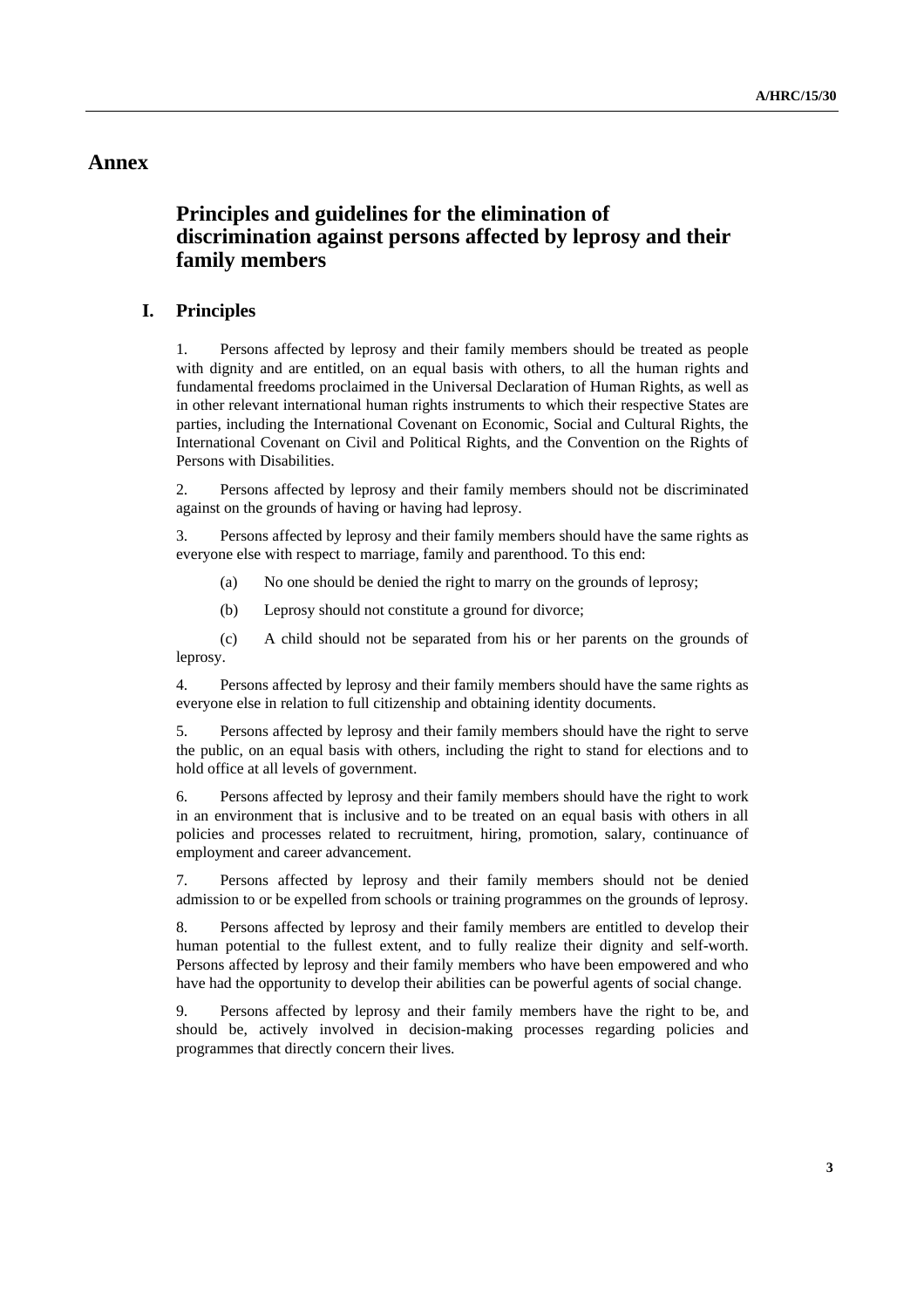# **II. Guidelines**

## **1. General**

1.1 States should promote, protect and ensure the full realization of all human rights and fundamental freedoms for all persons affected by leprosy and their family members without discrimination on the grounds of leprosy. To this end, States should:

Take all appropriate legislative, administrative and other measures to modify, repeal or abolish existing laws, regulations, policies, customs and practices that discriminate directly or indirectly against persons affected by leprosy and their family members, or that forcefully or compulsorily segregate and isolate persons on the grounds of leprosy in the context of such discrimination;

(b) Ensure that all authorities and institutions take measures to eliminate discrimination on the grounds of leprosy by any person, organization or private enterprise.

1.2 States should take all appropriate measures to achieve for persons affected by leprosy and their family members the full realization of all the rights enshrined in the Universal Declaration of Human Rights and the international human rights instruments to which they are party, including the International Covenant on Economic, Social and Cultural Rights, the International Covenant on Civil and Political Rights and the Convention on the Rights of Persons with Disabilities.

1.3 In the development and implementation of legislation and policies and in other decision-making processes concerning issues relating to persons affected by leprosy and their family members, States should consult closely with and actively involve persons affected by leprosy and their family members, individually or through their respective local and national organizations.

## **2. Equality and non-discrimination**

2.1 States should recognize that all persons are equal before and under the law and are entitled, without any discrimination, to the equal protection and equal benefit of the law.

2.2 States should prohibit all discrimination on the grounds of a person having or having had leprosy, and should guarantee equal and effective legal protection to persons affected by leprosy and their family members.

2.3 Specific measures which are necessary to achieve de facto equality of persons affected by leprosy and their family members shall not be considered as discrimination.

#### **3. Women, children and other vulnerable groups**

3.1 In many societies, leprosy has a significantly adverse impact on women, children and other vulnerable groups. States should therefore pay special attention to the promotion and protection of the human rights of women, children and members of other vulnerable groups who have or have had leprosy, as well as their family members.

3.2 States should promote the full development, advancement and empowerment of women, children and members of other vulnerable groups who have or have had leprosy, as well as their family members.

#### **4. Home and family**

States should, where possible, support the reunification of families separated in the past as a result of policies and practices relating to persons diagnosed with leprosy.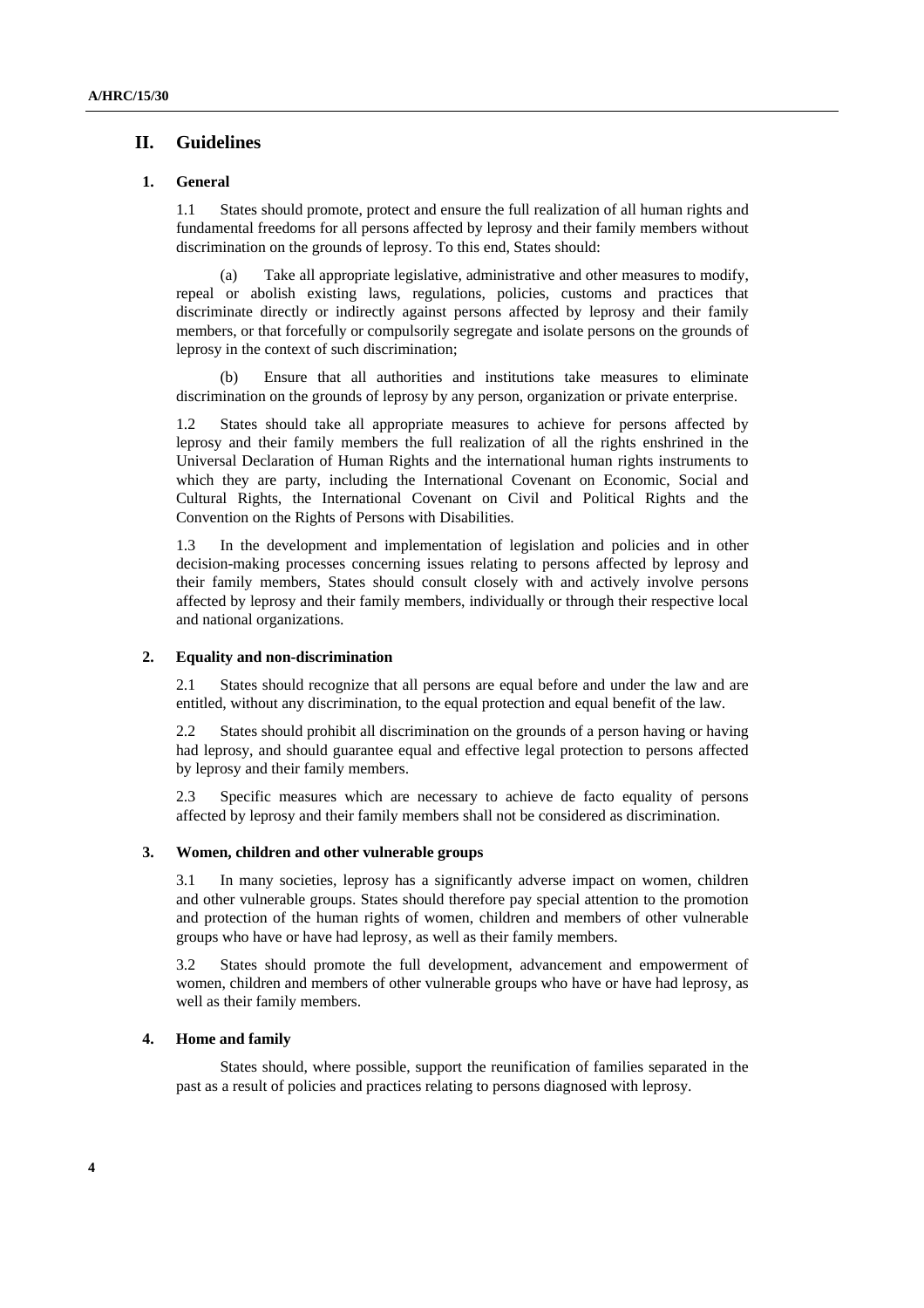#### **5. Living in the community and housing**

5.1 States should promote the enjoyment of the same rights for persons affected by leprosy and their family members as for everyone else, allowing their full inclusion and participation in the community.

5.2 States should identify persons affected by leprosy and their family members living in isolation or segregated from their community because of their disease, and should give them social support.

5.3 States should enable persons affected by leprosy and their family members to choose their place of residence and should ensure that they are not obliged to accept a particular living arrangement because of their disease.

5.4 States should allow any persons affected by leprosy and their family members who were once forcibly isolated by State policies in effect at the time to continue to live in the leprosariums and hospitals that have become their homes, if they so desire. In the event that relocation is unavoidable, the residents of these places should be active participants in decisions concerning their future. States should, however, improve living conditions in those leprosariums and hospitals. With due regard to the wishes of the persons affected by leprosy and their family members, and with their full participation, States should also design, promote and implement plans for the gradual integration of the residents of such places in the community and for the gradual phasing out of such leprosariums and hospitals.

## **6. Participation in political life**

States should ensure that persons affected by leprosy, and their family members, enjoy voting rights, the right to stand for election and the right to hold public office at all levels of government, on an equal basis with others. Voting procedures must be accessible, easy to use and adapted to accommodate any individuals physically affected by leprosy.

## **7. Occupation**

States should encourage and support opportunities for self-employment, the formation of cooperatives and vocational training for persons affected by leprosy and their family members, as well as their employment in regular labour markets.

#### **8. Education**

States should promote equal access to education for persons affected by leprosy and their family members.

### **9. Discriminatory language**

States should remove discriminatory language, including the derogatory use of the term "leper" or its equivalent in any language or dialect, from governmental publications and should revise expeditiously, where possible, existing publications containing such language.

#### **10. Participation in public, cultural and recreational activities**

10.1 States should promote the equal enjoyment of the rights and freedoms of persons affected by leprosy and their family members, as enshrined in the Universal Declaration of Human Rights and the international human rights instruments to which they are party, including, the International Covenant on Economic, Social and Cultural Rights, the International Covenant on Civil and Political Rights and the Convention on the Rights of Persons with Disabilities.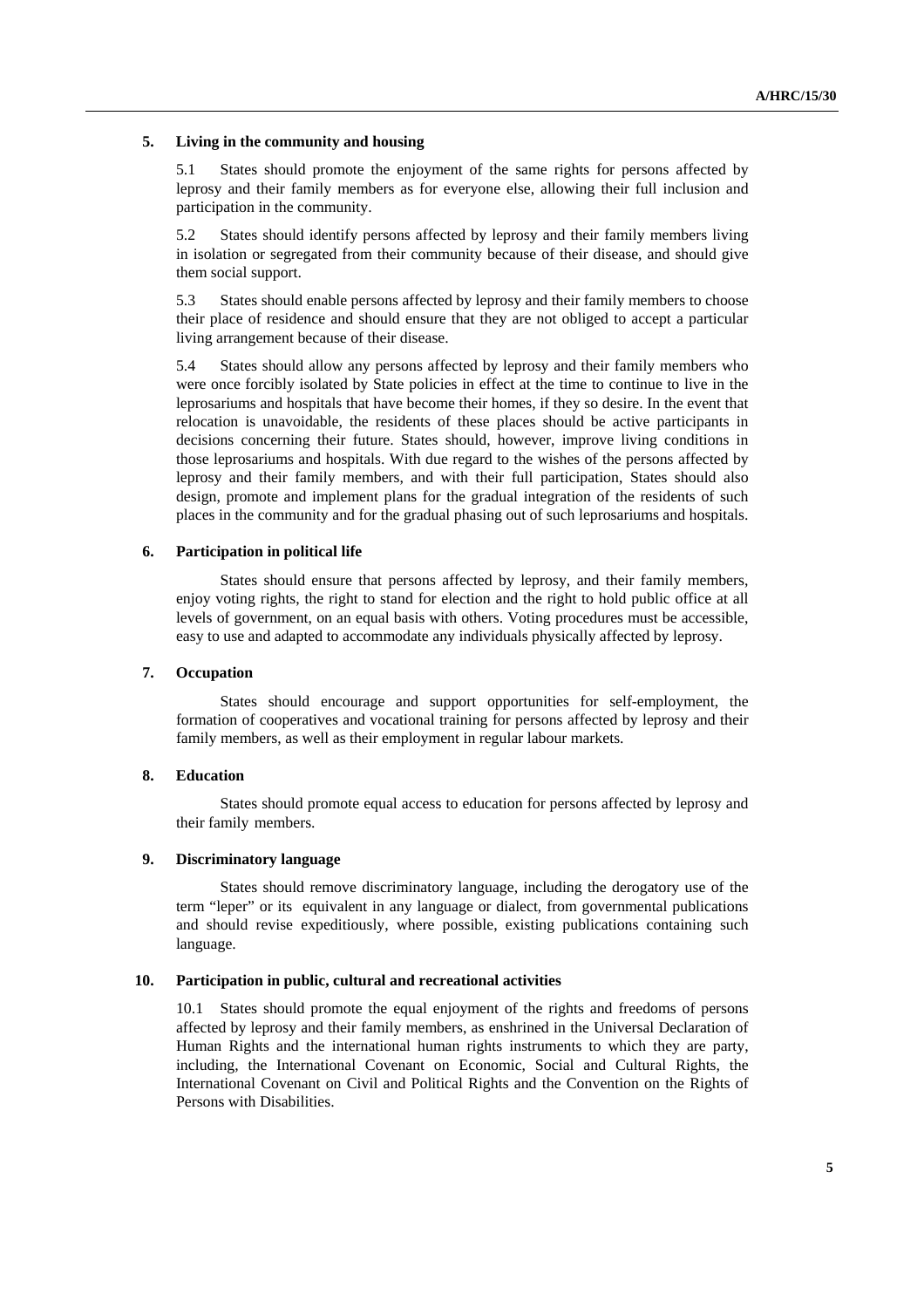10.2 States should promote access on an equal basis with others to public places, including hotels, restaurants and buses, trains and other forms of public transport for persons affected by leprosy and their family members.

10.3 States should promote access on an equal basis with others to cultural and recreational facilities for persons affected by leprosy and their family members.

10.4 States should promote access on an equal basis with others to places of worship for persons affected by leprosy and their family members.

#### **11. Health care**

11.1 States should provide persons affected by leprosy at least with the same range, quality and standard of free or affordable health care as that provided for persons with other diseases. In addition, States should provide for early detection programmes and ensure prompt treatment of leprosy, including treatment for any reactions and nerve damage that may occur, in order to prevent the development of stigmatic consequences.

11.2 States should include psychological and social counselling as standard care offered to persons affected by leprosy who are undergoing diagnosis and treatment, and as needed after the completion of treatment.

11.3 States should ensure that persons affected by leprosy have access to free medication for leprosy, as well as appropriate health care.

#### **12. Standard of living**

12.1 States should recognize the right of persons affected by leprosy and their family members to an adequate standard of living, and should take appropriate steps to safeguard and promote that right, without discrimination on the grounds of leprosy, with regard to food, clothing, housing, drinking water, sewage systems and other living conditions. States should:

Promote collaborative programmes involving the Government, civil society and private institutions to raise funds and develop programmes to improve the standard of living;

(b) Provide or ensure the provision of education to children whose families are living in poverty by means of scholarships and other programmes sponsored by the Government and/or civil society;

(c) Ensure that persons living in poverty have access to vocational training programmes, microcredit and other means to improve their standard of living.

12.2 States should promote the realization of this right through financial measures, such as the following:

(a) Persons affected by leprosy and their family members who are not able to work because of their age, illness or disability should be provided with a government pension;

(b) Persons affected by leprosy and their family members who are living in poverty should be provided with financial assistance for housing and health care.

## **13. Awareness-raising**

States, working with human rights institutions, non-governmental organizations, civil society and the media, should formulate policies and plans of action to raise awareness throughout society and to foster respect for the rights and dignity of persons affected by